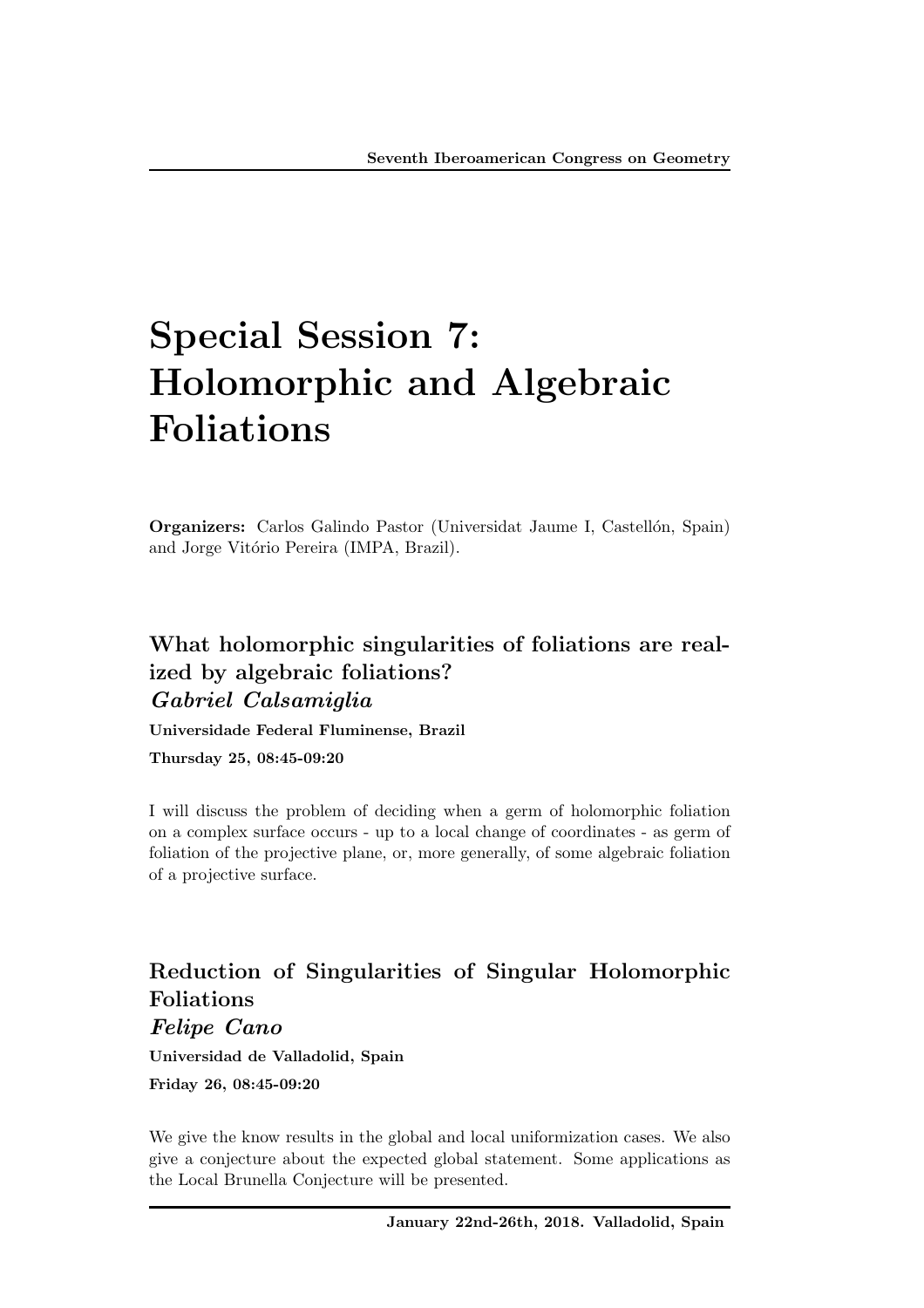## Planar polynomial differential systems, algebraic limit cycles and plane Cremona maps *Antoni Ferragut*

Universitat Jaume I, Castellón, Spain

Thursday 25, 09:25-10:00

Dynamical systems have evolved in the latter years. We see many solved problems and new techniques, and there is a large literature about the subject. However, there are some stalled problems that have remained at the same point for many years. It seems that we need new and fresh techniques, or different points of view, to go further.

In this talk we present some tools coming from the Algebraic Geometry, specially the Cremona transformations, that are allowing us to evolve a little bit more in some specific problems. Concretely, we show how we can transform accurately quadratic systems into new quadratic systems after some kind of birational transformations, the quadratic plane Cremona maps. We apply afterwards these transformations to the families of quadratic differential systems having an algebraic limit cycle. As a consequence, we provide a new family of quadratic systems having an algebraic limit cycle of degree 5. Moreover we show how the known families of quadratic differential systems having an algebraic limit cycle of degree greater than four are obtained using these transformations.

Furthermore, the use of plane Cremona maps allow us to obtain new examples of families having specific and new features, such as  $90$  (new) cubic differential systems having algebraic limit cycles of degrees from  $2$  to  $10$  and a cubic differential system, not Liouville integrable, having an invariant algebraic curve of degree 22.

This talk is the result of joint work with Maria Alberich-Carraminana (UPC) and Jaume Llibre (UAB).

### Foliations and webs with continuous symmetries on complex projective surfaces *David Mar´ın*

Universitat Autònoma de Barcelona, Spain

Thursday 25, 10:45-11:25

We will describe the structure of foliations and webs on complex projective surfaces which are invariant by a germ of birational flow.

We will discuss in detail the case of the projective plane, characterizing planar projective webs with many infinitesimal symmetries. This is a joint work with Marcel Nicolau.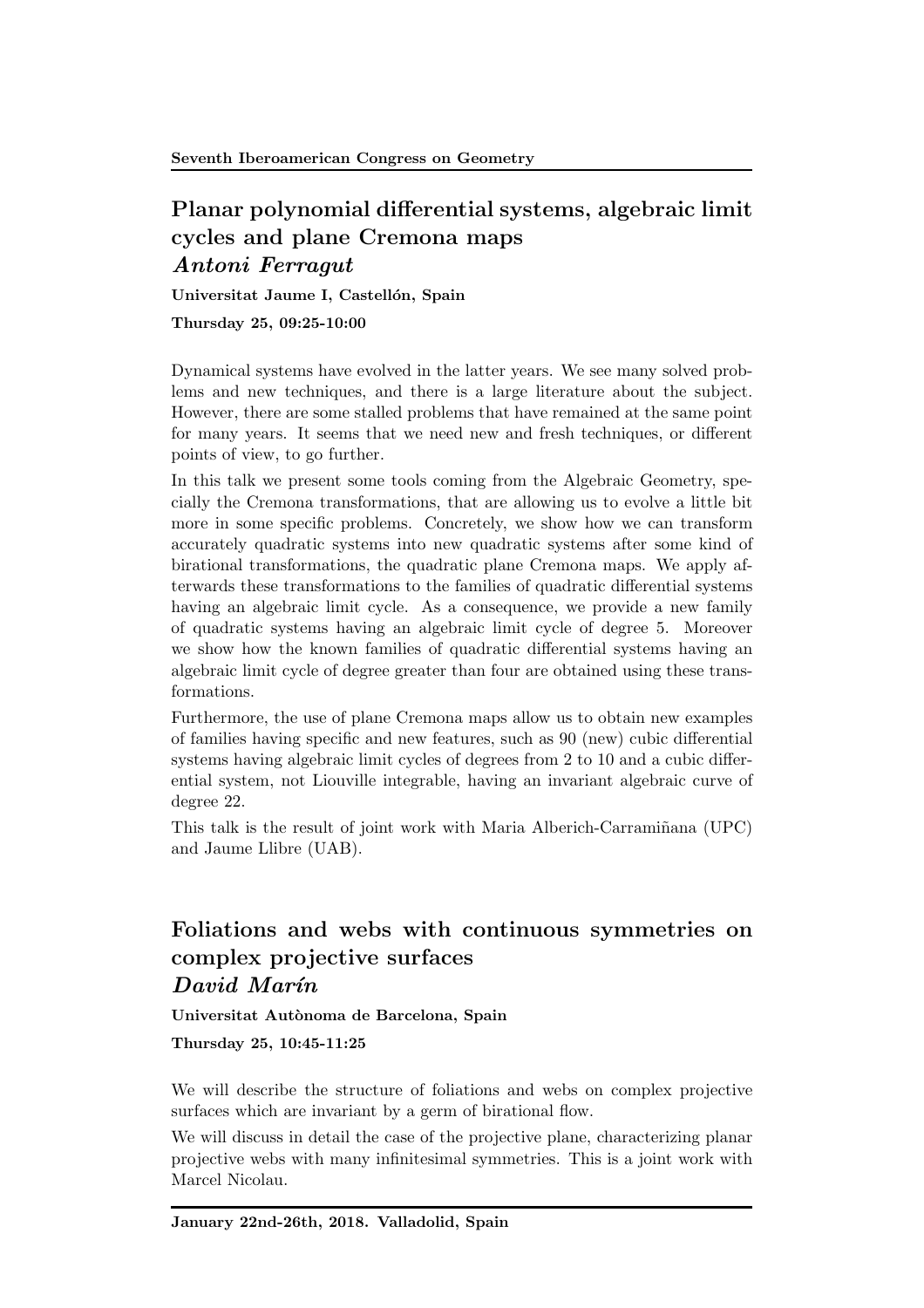# A class of planar vector fields with polynomial first integral

#### *Francisco Monserrat*

Universidad Politécnica de Valencia, Spain

Thursday 25, 10:10-10:45

The talk is based on joint work with A. Ferragut and C. Galindo. We give an algorithm for deciding whether a planar polynomial differential system has a first integral which factorizes as a product of defining polynomials of curves with only one place at infinity. In the affirmative case, our algorithm computes a minimal first integral. In addition, we solve the Poincaré problem for the class of systems which admit a polynomial first integral as above in the sense that the degree of the minimal first integral can be computed from the reduction of singularities of the corresponding vector field.

# Foliations by curves uniquely determined by minimal subschemes of its singularities

#### *Jorge Olivares*

CIMAT, Guanajuato, Mexico

Friday 26, 09:25-10:00

Let  $\mathbb{P}^n = \mathbb{P}^n_{\mathbf{K}}$  be the projective space of dimension  $n \geq 2$  over an algebraically closed ground field  $\mathbf{K}$ , let  $\Theta_{\mathbb{P}^n}$  be its tangent sheaf and let

$$
\mathbf{E} = \mathbf{E}(n, r-1) = \mathrm{H}^0(\mathbb{P}^n, \Theta_{\mathbb{P}^n}(r-1)).
$$

A *foliation* (by curves, with singularities) of degree *r* in  $\mathbb{P}^n$  is the class  $[s] \in \mathbb{P}$ **E** of a global section  $s \in \mathbf{E}$ .

The singular scheme  $([s])_0$  of  $[s]$  is the scheme of zeroes of  $[s]$ . We say that  $[s]$ has isolated singularities if dim  $([s])_0 = 0$ .

It is well-known that a foliation with isolated singularities [s] of degree  $r \geq 2$ in  $\mathbb{P}^n$  is uniquely determined by its singular scheme  $([s])_0$ .

In the talk, we will show that the set of foliations which are uniquely determined by a subscheme (of *minimal* degree) of its singular scheme, contains a nonempty Zariski-open subset.

This is a joint work with Antonio Campillo (Valladolid).

# Torus actions and singular foliations *Daniel Panazzolo*

Université de Haute-Alsace, France

Friday 26, 10:50-11:25

We will show that torus actions appear naturally in several problems related to the local theory of singular foliations, such as normal form theory, invariant